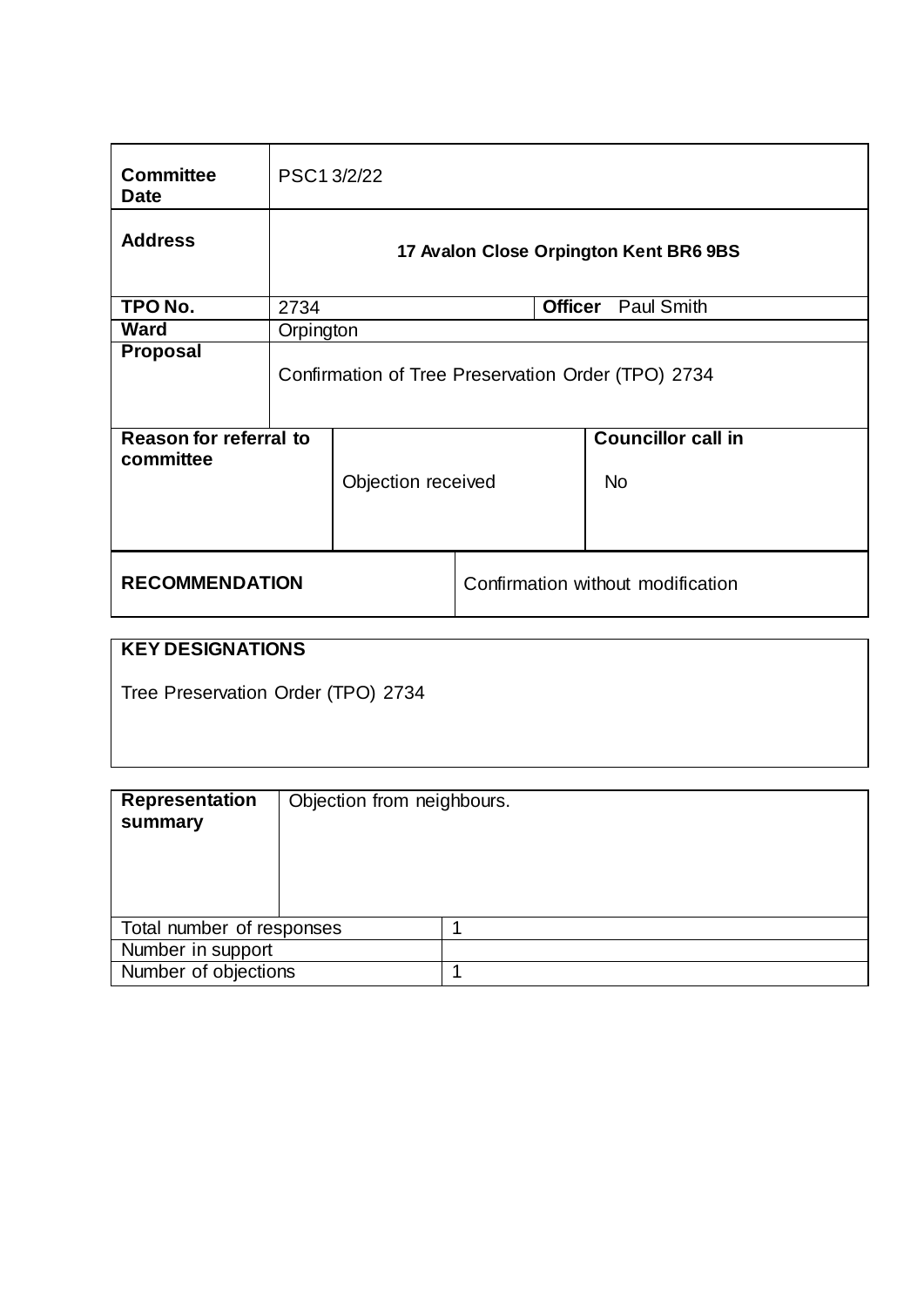## **1 SUMMARY OF REPORT**

- The trees make an important contribution to the amenity of the surrounding local area.
- An objection has been received against the making of the Tree Preservation Order (TPO.)
- Members must determine whether to confirm the TPO or allow it to lapse.

# **2 LOCATION**

2.1 The trees are located in the rear garden of a residential property**.** 



**Figure 1 – Location of TPO**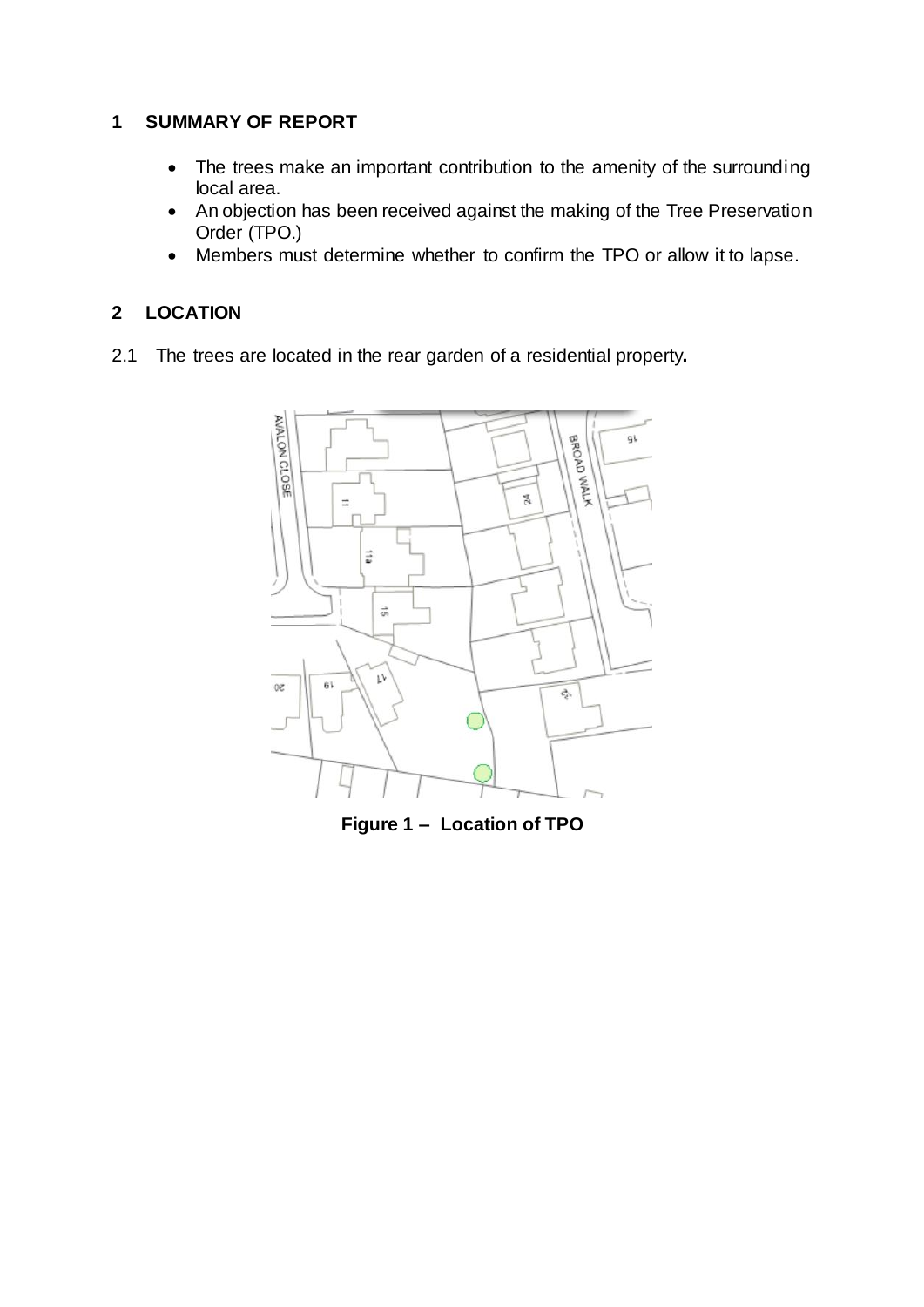

**Figure 2 – View from Avalon Close**

## **3 RELEVANT PLANNING HISTORY**

n/a

## **4 CONSULTATION SUMMARY**

- 4.1 The land owner/occupiers were served the TPO by recorded delivery. Immediate neighbours were notified in writing of the TPO service.
- 4.2 One representation was received from a neighbouring resident and can be summarised as follows:

a) Trees require "careful and regular management" which "does not seem to be the plan" in this case.

b) If the Ash tree is not pruned it will eventually grow sufficiently tall to reach the neighbour's home in the event of its failure.

c) Branches overhang the neighbour's property and a branch has previously broken and fallen into the neighbour's garden.

d) Both trees are intimidating in high winds.

## **5 POLICIES AND GUIDANCE**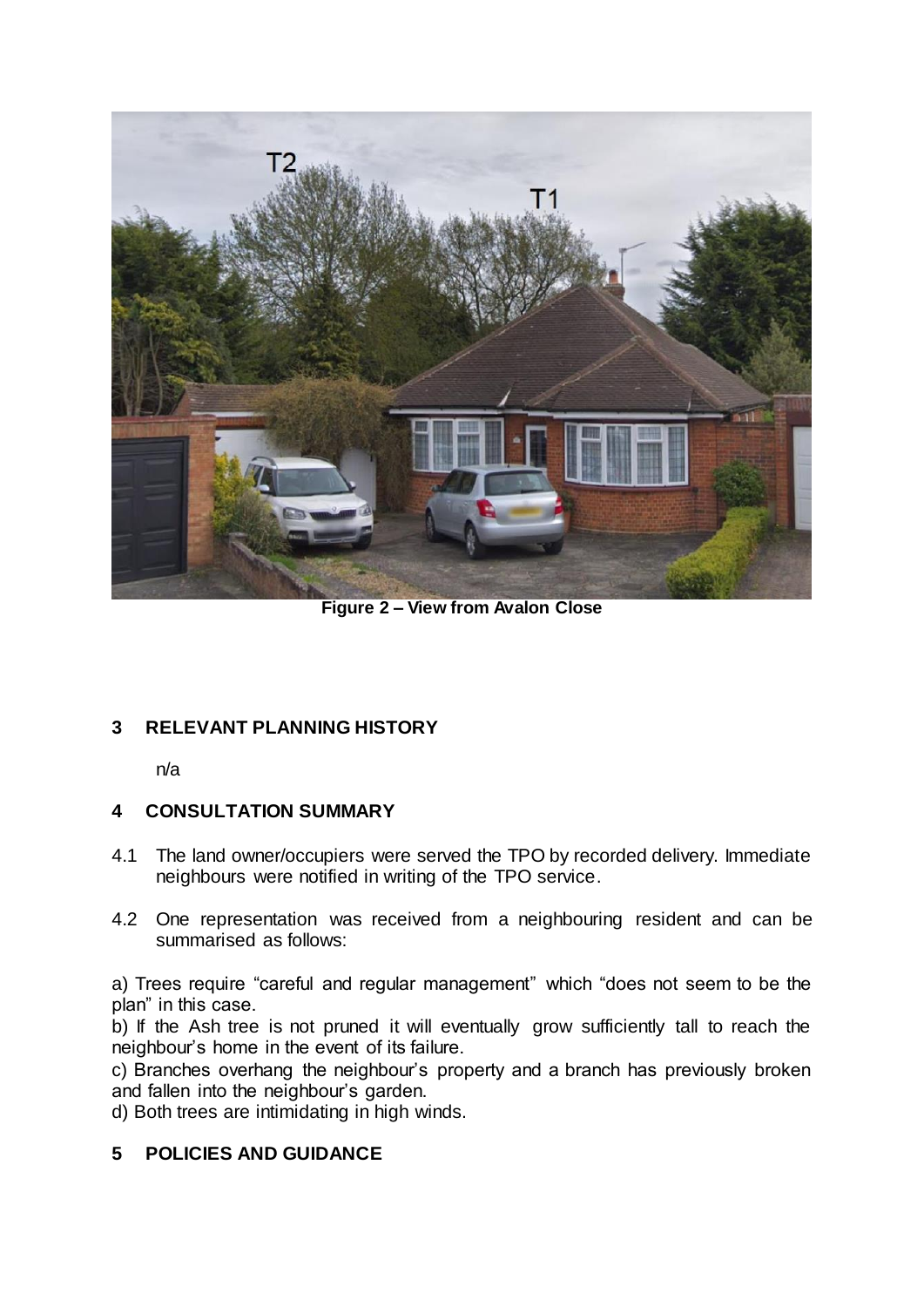#### 5.1 **National Policy Framework 2019**

15. Conserving and enhancing the natural environment

### 5.2 **The London Plan**

7.21 Trees and Woodlands

### 5.3 **Draft London Plan**

G1 Green Infrastructure and Natural Environment G7 Trees and Woodlands

### 5.4 **Bromley Local Plan 2019**

42 Conservation Areas 73 Development and Trees 74 Conservation and Management of Trees and Woodlands

### 5.5 **The London Borough of Bromley Tree Management Strategy 2016-2020**

Section 18

5.6 **National Planning Guidance - Tree Preservation Orders and trees in conservation areas (Ministry of Housing, Communities and Local Government)**

Paragraph 020 - 057

### **6 COMMENTARY**

- 6.1 The TPO was made on 14<sup>th</sup> October 2021 in accordance with The Town and Country Planning Act 1990 sections 198 – 202G.
- 6.2 Further to a visual assessment adopting the TEMPO (Tree Evaluation Method for Preservation Orders) scoring system, a new TPO was considered justified. In summary, the combined scores for tree condition, public visibility, retention span, any special factors and threat level were sufficiently high to indicate protection was warranted.
- 6.3 The Order does not prevent future works from being carried out, but it requires that the Council's consent be gained prior to tree removal and prior to carrying out most forms of tree pruning. In assessing applications to remove trees or carry out pruning, the Council takes into account the reasons for the application, set alongside the effect of the proposed work on the health and amenity value of the tree.